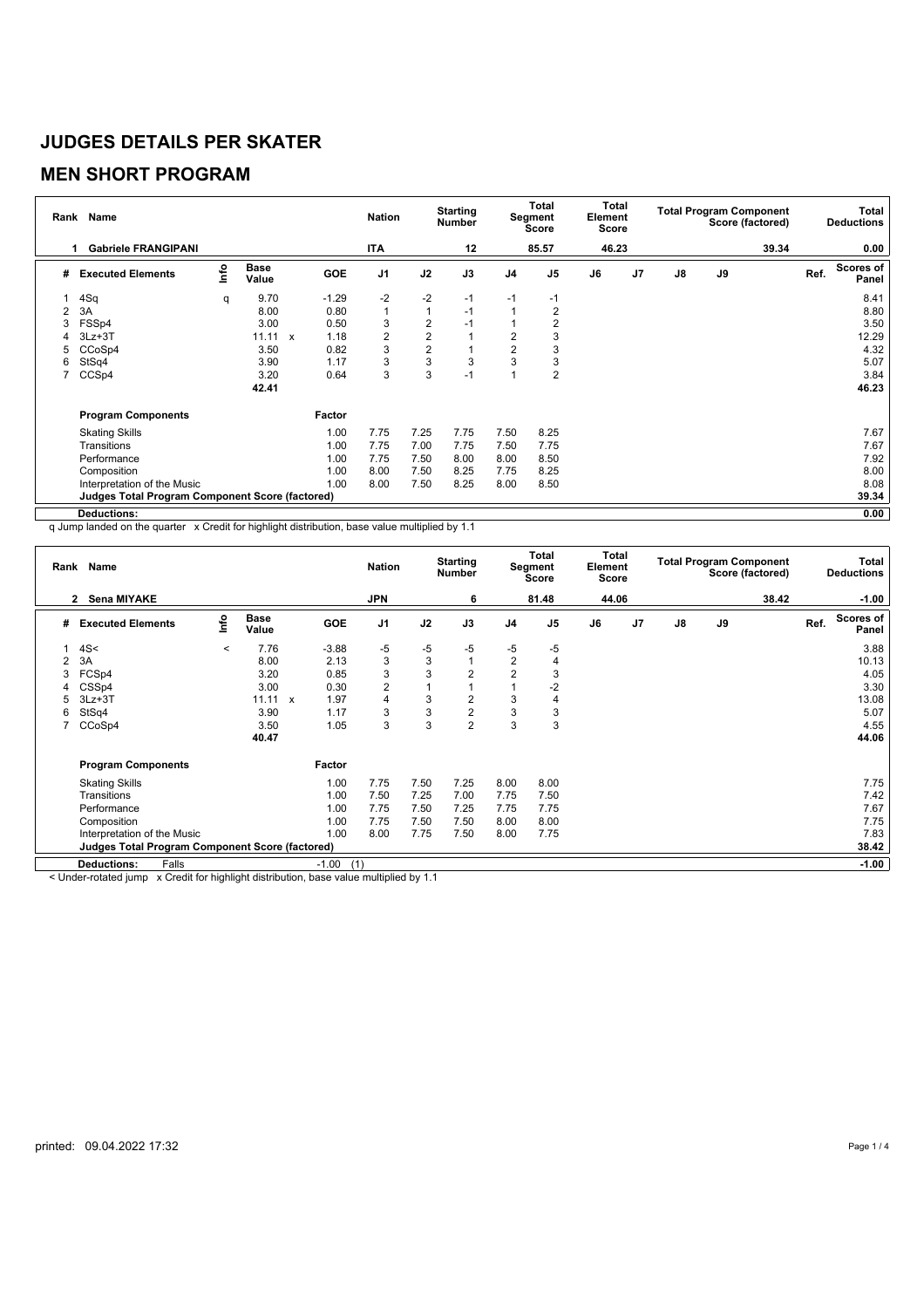### **MEN SHORT PROGRAM**

| Rank Name |                                                        |         |                      |                           |        | <b>Nation</b>           | <b>Starting</b><br><b>Number</b> |                         |                | <b>Total</b><br>Segment<br>Score |       | Total<br>Element<br><b>Score</b> | <b>Total Program Component</b><br>Score (factored) |    |       | Total<br><b>Deductions</b> |                    |  |
|-----------|--------------------------------------------------------|---------|----------------------|---------------------------|--------|-------------------------|----------------------------------|-------------------------|----------------|----------------------------------|-------|----------------------------------|----------------------------------------------------|----|-------|----------------------------|--------------------|--|
|           | <b>Liam KAPEIKIS</b><br>3                              |         |                      |                           |        | <b>USA</b>              |                                  | 9                       |                | 71.52                            | 34.60 |                                  |                                                    |    | 36.92 |                            | 0.00               |  |
| #         | <b>Executed Elements</b>                               | Info    | <b>Base</b><br>Value |                           | GOE    | J <sub>1</sub>          | J2                               | J3                      | J <sub>4</sub> | J <sub>5</sub>                   | J6    | J7                               | $\mathsf{J}8$                                      | J9 |       | Ref.                       | Scores of<br>Panel |  |
|           | $1A^*$                                                 | $\star$ | 0.00                 |                           | 0.00   |                         |                                  |                         |                |                                  |       |                                  |                                                    |    |       |                            | 0.00               |  |
| 2         | $3Lz + 3T$                                             |         | 10.10                |                           | 1.57   | 3                       | 2                                |                         | 3              | 4                                |       |                                  |                                                    |    |       |                            | 11.67              |  |
| 3         | CCS <sub>p3</sub>                                      |         | 2.80                 |                           | 0.37   | $\overline{\mathbf{c}}$ | 1                                |                         |                | 2                                |       |                                  |                                                    |    |       |                            | 3.17               |  |
| 4         | FSSp4                                                  |         | 3.00                 |                           | 0.50   | $\overline{c}$          | $\overline{2}$                   |                         |                | 2                                |       |                                  |                                                    |    |       |                            | 3.50               |  |
| 5         | 3F                                                     |         | 5.83                 | $\boldsymbol{\mathsf{x}}$ | 1.06   | $\overline{\mathbf{c}}$ | $\mathbf 2$                      |                         | 2              | 3                                |       |                                  |                                                    |    |       |                            | 6.89               |  |
| 6         | StSq4                                                  |         | 3.90                 |                           | 1.04   | 3                       | 3                                | $\overline{\mathbf{c}}$ | $\overline{2}$ | 3                                |       |                                  |                                                    |    |       |                            | 4.94               |  |
|           | CCoSp4                                                 |         | 3.50                 |                           | 0.93   | 3                       | $\overline{2}$                   | $\overline{2}$          | 3              | 3                                |       |                                  |                                                    |    |       |                            | 4.43               |  |
|           |                                                        |         | 29.13                |                           |        |                         |                                  |                         |                |                                  |       |                                  |                                                    |    |       |                            | 34.60              |  |
|           | <b>Program Components</b>                              |         |                      |                           | Factor |                         |                                  |                         |                |                                  |       |                                  |                                                    |    |       |                            |                    |  |
|           | <b>Skating Skills</b>                                  |         |                      |                           | 1.00   | 7.25                    | 7.00                             | 7.25                    | 7.00           | 8.00                             |       |                                  |                                                    |    |       |                            | 7.17               |  |
|           | Transitions                                            |         |                      |                           | 1.00   | 7.25                    | 7.00                             | 7.75                    | 6.75           | 7.50                             |       |                                  |                                                    |    |       |                            | 7.25               |  |
|           | Performance                                            |         |                      |                           | 1.00   | 7.25                    | 7.25                             | 7.50                    | 7.50           | 7.75                             |       |                                  |                                                    |    |       |                            | 7.42               |  |
|           | Composition                                            |         |                      |                           | 1.00   | 7.50                    | 7.50                             | 7.75                    | 7.25           | 7.75                             |       |                                  |                                                    |    |       |                            | 7.58               |  |
|           | Interpretation of the Music                            |         |                      |                           | 1.00   | 7.50                    | 7.50                             | 7.50                    | 7.50           | 8.00                             |       |                                  |                                                    |    |       |                            | 7.50               |  |
|           | <b>Judges Total Program Component Score (factored)</b> |         |                      |                           |        |                         |                                  |                         |                |                                  |       |                                  |                                                    |    |       |                            | 36.92              |  |
|           | Deductions:                                            |         |                      |                           |        |                         |                                  |                         |                |                                  |       |                                  |                                                    |    |       |                            | 0.00               |  |

\* Invalid element x Credit for highlight distribution, base value multiplied by 1.1

| Rank Name |                                                        |      |                      |         |                | <b>Starting</b><br><b>Nation</b><br><b>Number</b> |      |                | Total<br>Segment<br><b>Score</b> |       | Total<br>Element<br><b>Score</b> |    | <b>Total Program Component</b><br>Score (factored) |       |      | Total<br><b>Deductions</b> |
|-----------|--------------------------------------------------------|------|----------------------|---------|----------------|---------------------------------------------------|------|----------------|----------------------------------|-------|----------------------------------|----|----------------------------------------------------|-------|------|----------------------------|
|           | <b>Emanuele INDELICATO</b><br>4                        |      |                      |         | <b>ITA</b>     |                                                   | 8    |                | 65.57                            | 34.15 |                                  |    |                                                    | 31.42 |      | 0.00                       |
| #         | <b>Executed Elements</b>                               | info | <b>Base</b><br>Value | GOE     | J <sub>1</sub> | J2                                                | J3   | J <sub>4</sub> | J <sub>5</sub>                   | J6    | J7                               | J8 | J9                                                 |       | Ref. | <b>Scores of</b><br>Panel  |
|           | $3Lz + 3T$                                             |      | 10.10                | 0.20    | 0              | $\mathbf 0$                                       | 0    |                |                                  |       |                                  |    |                                                    |       |      | 10.30                      |
| 2         | 3F                                                     |      | 5.30                 | 1.06    | $\overline{c}$ | $\overline{2}$                                    | 2    |                | 3                                |       |                                  |    |                                                    |       |      | 6.36                       |
| 3         | CCoSp4                                                 |      | 3.50                 | 0.12    | $\overline{c}$ |                                                   | 0    | 0              |                                  |       |                                  |    |                                                    |       |      | 3.62                       |
| 4         | 2A                                                     |      | 3.30                 | 0.66    | $\overline{2}$ |                                                   | 3    |                | 3                                |       |                                  |    |                                                    |       |      | 3.96                       |
| 5         | CCSp4                                                  |      | 3.20                 | $-0.43$ | $-1$           | $-1$                                              | $-1$ | -3             | $-2$                             |       |                                  |    |                                                    |       |      | 2.77                       |
| 6         | StSq3                                                  |      | 3.30                 | 0.44    | $\mathbf{1}$   | 2                                                 |      |                | $\overline{2}$                   |       |                                  |    |                                                    |       |      | 3.74                       |
|           | FSSp4                                                  |      | 3.00                 | 0.40    | $\overline{2}$ |                                                   |      | $\overline{2}$ |                                  |       |                                  |    |                                                    |       |      | 3.40                       |
|           |                                                        |      | 31.70                |         |                |                                                   |      |                |                                  |       |                                  |    |                                                    |       |      | 34.15                      |
|           | <b>Program Components</b>                              |      |                      | Factor  |                |                                                   |      |                |                                  |       |                                  |    |                                                    |       |      |                            |
|           | <b>Skating Skills</b>                                  |      |                      | 1.00    | 6.50           | 6.25                                              | 6.75 | 6.00           | 6.50                             |       |                                  |    |                                                    |       |      | 6.42                       |
|           | Transitions                                            |      |                      | 1.00    | 6.00           | 6.00                                              | 7.25 | 5.75           | 6.00                             |       |                                  |    |                                                    |       |      | 6.00                       |
|           | Performance                                            |      |                      | 1.00    | 6.25           | 6.25                                              | 7.00 | 5.75           | 6.25                             |       |                                  |    |                                                    |       |      | 6.25                       |
|           | Composition                                            |      |                      | 1.00    | 6.50           | 6.25                                              | 7.25 | 6.00           | 6.50                             |       |                                  |    |                                                    |       |      | 6.42                       |
|           | Interpretation of the Music                            |      |                      | 1.00    | 6.25           | 6.25                                              | 7.50 | 5.75           | 6.50                             |       |                                  |    |                                                    |       |      | 6.33                       |
|           | <b>Judges Total Program Component Score (factored)</b> |      |                      |         |                |                                                   |      |                |                                  |       |                                  |    |                                                    |       |      | 31.42                      |
|           | <b>Deductions:</b>                                     |      |                      |         |                |                                                   |      |                |                                  |       |                                  |    |                                                    |       |      | 0.00                       |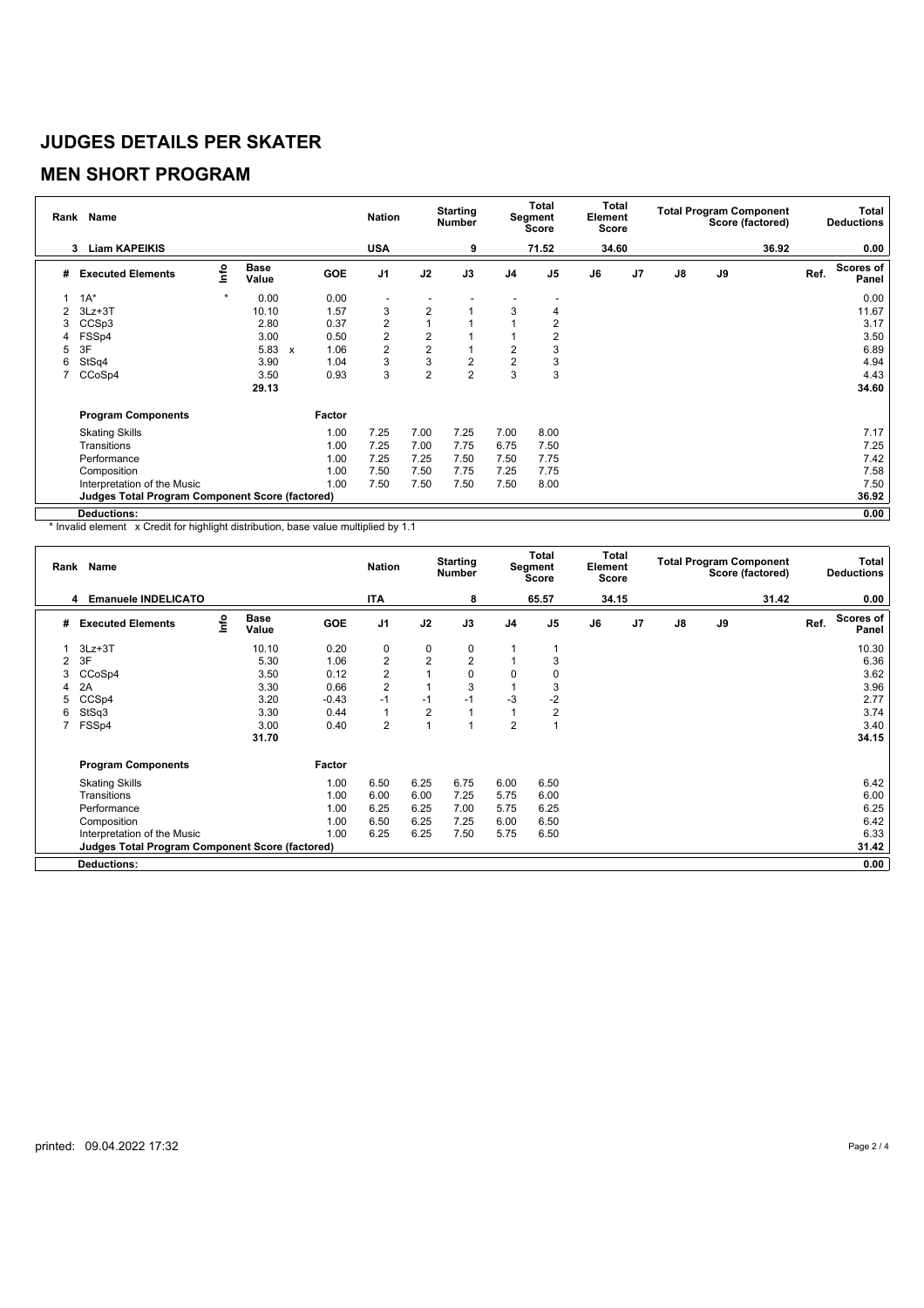## **MEN SHORT PROGRAM**

| Rank Name                |                                                 |      |                      |                           |            | <b>Nation</b>  |                         | <b>Starting</b><br>Number |                | Total<br>Segment<br>Score |    | Total<br>Element<br>Score |               | <b>Total Program Component</b><br>Score (factored) | Total<br><b>Deductions</b> |      |                           |
|--------------------------|-------------------------------------------------|------|----------------------|---------------------------|------------|----------------|-------------------------|---------------------------|----------------|---------------------------|----|---------------------------|---------------|----------------------------------------------------|----------------------------|------|---------------------------|
| <b>Ken FITTERER</b><br>5 |                                                 |      |                      |                           | <b>GBR</b> |                | 3                       |                           | 55.70          | 26.96                     |    |                           |               | 28.74                                              |                            | 0.00 |                           |
| #                        | <b>Executed Elements</b>                        | lnfo | <b>Base</b><br>Value |                           | <b>GOE</b> | J <sub>1</sub> | J2                      | J3                        | J <sub>4</sub> | J <sub>5</sub>            | J6 | J <sub>7</sub>            | $\mathsf{J}8$ | J9                                                 |                            | Ref. | <b>Scores of</b><br>Panel |
|                          | $3Lz + 2T$                                      |      | 7.20                 |                           | 0.98       | $\overline{2}$ | $\overline{c}$          |                           |                | 2                         |    |                           |               |                                                    |                            |      | 8.18                      |
|                          | 3F!                                             |      | 5.30                 |                           | $-2.30$    | $-4$           | $-5$                    | $-4$                      | $-4$           | $-5$                      |    |                           |               |                                                    |                            |      | 3.00                      |
|                          | CCS <sub>p4</sub>                               |      | 3.20                 |                           | $-0.21$    | $\mathbf{1}$   |                         | $-2$                      | $-2$           | -1                        |    |                           |               |                                                    |                            |      | 2.99                      |
| 4                        | 2A                                              |      | 3.63                 | $\boldsymbol{\mathsf{x}}$ | 0.22       | 2              | 0                       | 0                         |                |                           |    |                           |               |                                                    |                            |      | 3.85                      |
| 5                        | StSq3                                           |      | 3.30                 |                           | 0.44       | $\overline{2}$ | $\overline{\mathbf{c}}$ |                           |                |                           |    |                           |               |                                                    |                            |      | 3.74                      |
| 6                        | FSSp3                                           |      | 2.60                 |                           | $-0.78$    | $-3$           | $-3$                    | $-4$                      | -3             | -3                        |    |                           |               |                                                    |                            |      | 1.82                      |
|                          | CCoSp4                                          |      | 3.50                 |                           | $-0.12$    | $\pmb{0}$      | $-1$                    | 0                         | $\mathbf 0$    | $-2$                      |    |                           |               |                                                    |                            |      | 3.38                      |
|                          |                                                 |      | 28.73                |                           |            |                |                         |                           |                |                           |    |                           |               |                                                    |                            |      | 26.96                     |
|                          | <b>Program Components</b>                       |      |                      |                           | Factor     |                |                         |                           |                |                           |    |                           |               |                                                    |                            |      |                           |
|                          | <b>Skating Skills</b>                           |      |                      |                           | 1.00       | 6.00           | 5.50                    | 6.50                      | 5.75           | 6.25                      |    |                           |               |                                                    |                            |      | 6.00                      |
|                          | Transitions                                     |      |                      |                           | 1.00       | 5.50           | 5.25                    | 6.75                      | 5.50           | 5.75                      |    |                           |               |                                                    |                            |      | 5.58                      |
|                          | Performance                                     |      |                      |                           | 1.00       | 5.75           | 5.50                    | 6.50                      | 5.75           | 5.75                      |    |                           |               |                                                    |                            |      | 5.75                      |
|                          | Composition                                     |      |                      |                           | 1.00       | 5.75           | 5.75                    | 6.25                      | 5.75           | 6.00                      |    |                           |               |                                                    |                            |      | 5.83                      |
|                          | Interpretation of the Music                     |      |                      |                           | 1.00       | 5.50           | 5.50                    | 6.75                      | 5.50           | 5.75                      |    |                           |               |                                                    |                            |      | 5.58                      |
|                          | Judges Total Program Component Score (factored) |      |                      |                           |            |                |                         |                           |                |                           |    |                           |               |                                                    |                            |      | 28.74                     |
|                          | <b>Deductions:</b>                              |      |                      |                           |            |                |                         |                           |                |                           |    |                           |               |                                                    |                            |      | 0.00                      |

! Not clear edge x Credit for highlight distribution, base value multiplied by 1.1

|   | Rank Name                                              |         | <b>Nation</b>        |              | <b>Starting</b><br><b>Number</b> |                | Total<br>Segment<br><b>Score</b> |              | Total<br>Element<br>Score |                | <b>Total Program Component</b><br>Score (factored) | Total<br><b>Deductions</b> |               |    |       |      |                    |
|---|--------------------------------------------------------|---------|----------------------|--------------|----------------------------------|----------------|----------------------------------|--------------|---------------------------|----------------|----------------------------------------------------|----------------------------|---------------|----|-------|------|--------------------|
|   | <b>Valentin EISENBAUER</b><br>6                        |         |                      |              |                                  | <b>AUT</b>     |                                  | $\mathbf{2}$ |                           | 51.03          | 23.69                                              |                            |               |    | 27.34 |      | 0.00               |
| # | <b>Executed Elements</b>                               | lnfo    | <b>Base</b><br>Value |              | <b>GOE</b>                       | J <sub>1</sub> | J2                               | J3           | J <sub>4</sub>            | J <sub>5</sub> | J6                                                 | J <sub>7</sub>             | $\mathsf{J}8$ | J9 |       | Ref. | Scores of<br>Panel |
|   | $3Lzq+2T$                                              | q       | 7.20                 |              | $-1.38$                          | -2             | $-2$                             | $-3$         | $-3$                      | $-2$           |                                                    |                            |               |    |       |      | 5.82               |
|   | 3Loq                                                   | q       | 4.90                 |              | $-0.98$                          | $-2$           | $-2$                             | $-2$         | $-4$                      | $-2$           |                                                    |                            |               |    |       |      | 3.92               |
|   | CCSp4                                                  |         | 3.20                 |              | $-0.32$                          | $\overline{c}$ | $\mathbf 0$                      | $-2$         | $-2$                      | $-1$           |                                                    |                            |               |    |       |      | 2.88               |
|   | FSSp4                                                  |         | 3.00                 |              | 0.10                             | $\overline{c}$ |                                  | $-1$         | $\mathbf 0$               | 0              |                                                    |                            |               |    |       |      | 3.10               |
| 5 | 2A<                                                    | $\prec$ | 2.90                 | $\mathbf{x}$ | $-0.53$                          | $-2$           | $-2$                             | $-2$         | $-4$                      | $-2$           |                                                    |                            |               |    |       |      | 2.37               |
| 6 | StSq1                                                  |         | 1.80                 |              | 0.18                             | $\overline{2}$ | $\overline{2}$                   | $\mathbf 0$  | $-1$                      |                |                                                    |                            |               |    |       |      | 1.98               |
|   | CCoSp4                                                 |         | 3.50                 |              | 0.12                             | $\overline{2}$ |                                  | 0            | $\mathbf 0$               | $-2$           |                                                    |                            |               |    |       |      | 3.62               |
|   |                                                        |         | 26.50                |              |                                  |                |                                  |              |                           |                |                                                    |                            |               |    |       |      | 23.69              |
|   | <b>Program Components</b>                              |         |                      |              | Factor                           |                |                                  |              |                           |                |                                                    |                            |               |    |       |      |                    |
|   | <b>Skating Skills</b>                                  |         |                      |              | 1.00                             | 5.75           | 5.25                             | 5.50         | 5.75                      | 6.00           |                                                    |                            |               |    |       |      | 5.67               |
|   | Transitions                                            |         |                      |              | 1.00                             | 5.25           | 5.00                             | 5.25         | 5.00                      | 5.75           |                                                    |                            |               |    |       |      | 5.17               |
|   | Performance                                            |         |                      |              | 1.00                             | 5.50           | 5.00                             | 5.25         | 5.75                      | 5.75           |                                                    |                            |               |    |       |      | 5.50               |
|   | Composition                                            |         |                      |              | 1.00                             | 5.50           | 5.25                             | 5.50         | 5.25                      | 6.00           |                                                    |                            |               |    |       |      | 5.42               |
|   | Interpretation of the Music                            |         |                      |              | 1.00                             | 5.50           | 5.25                             | 5.75         | 5.50                      | 6.00           |                                                    |                            |               |    |       |      | 5.58               |
|   | <b>Judges Total Program Component Score (factored)</b> |         |                      |              |                                  |                |                                  |              |                           |                |                                                    |                            |               |    |       |      | 27.34              |
|   | <b>Deductions:</b>                                     |         |                      |              |                                  |                |                                  |              |                           |                |                                                    |                            |               |    |       |      | 0.00               |

q Jump landed on the quarter x Credit for highlight distribution, base value multiplied by 1.1 < Under-rotated jump